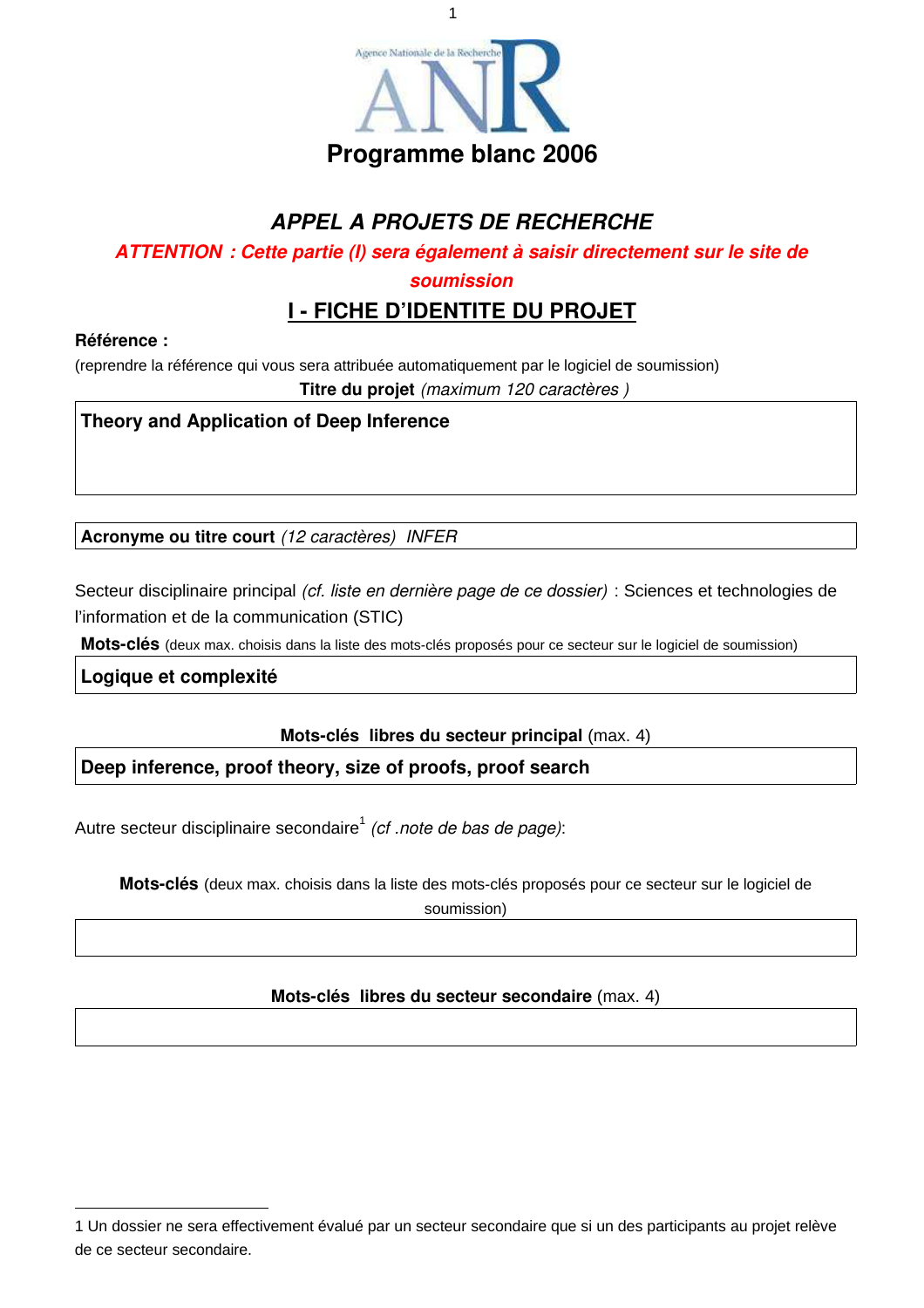Ce projet réunit trois équipes par leur intérêt commun pour une nouvelle approche de la théorie de la démonstration, « l'inférence profonde », qui a été développée durant les cinq dernières années par un groupe de chercheurs réunis autour d'Alessio Guglielmi. Nous visons à raffiner son énorme potentiel et à l'appliquer à des problèmes liés aux fondements de la logique, ainsi qu'à des questions plus pratiques d'algorithmique des sytèmes de déduction.

Parmis les problèmes théoriques il y a le besoin fondamental d'une théorie de l'identification correcte des démonstrations et son corollaire, l'obtention d'une approche vraiment générale des réseaux de démonstration. Une autre question très voisine est l'extension de l'interprétation de Curry-Howard à ces nouvelles représentations. Parmi les problèmes pratiques nous aborderons des questions de stratégie et de complexité en recherche des preuves, en particulier dans des systèmes d'ordre supérieur. Ces questions sont reliées intimement à la formulation même de ces logiques, et le rapport évident entre l'inférence profonde et des techniques bien établies---comme la déduction modulo et l'unification sur les quantificateurs---sont des sujets que nous avons l'intention d'approfondir, étant donné leur ancrage commun dans la théorie de la réécriture. Nous voulons aussi explorer la formulation et l'utilisation de systèmes logiques plus « exotiques », de nature noncommutative, dont l'intérêt provient de l'existence d'applications, comme en liguistique et en calcul quantique. Ceci prolonge naturellement certains des premiers travaux en inférence profonde.

Il est assez évident que des résulats probants pourront obtenus pour les problèmes de la partie « pratique » de ce programme de recherche. La partie « théorique » par contre s'inscrit dans une quête qui avance pas à pas depuis des décennies maintenant, et il est difficile de faire des prédictions exacte, sauf que nous avons la certitude que notre positionnement autour de l'inférence profonde nous permettra des progrès substantiels.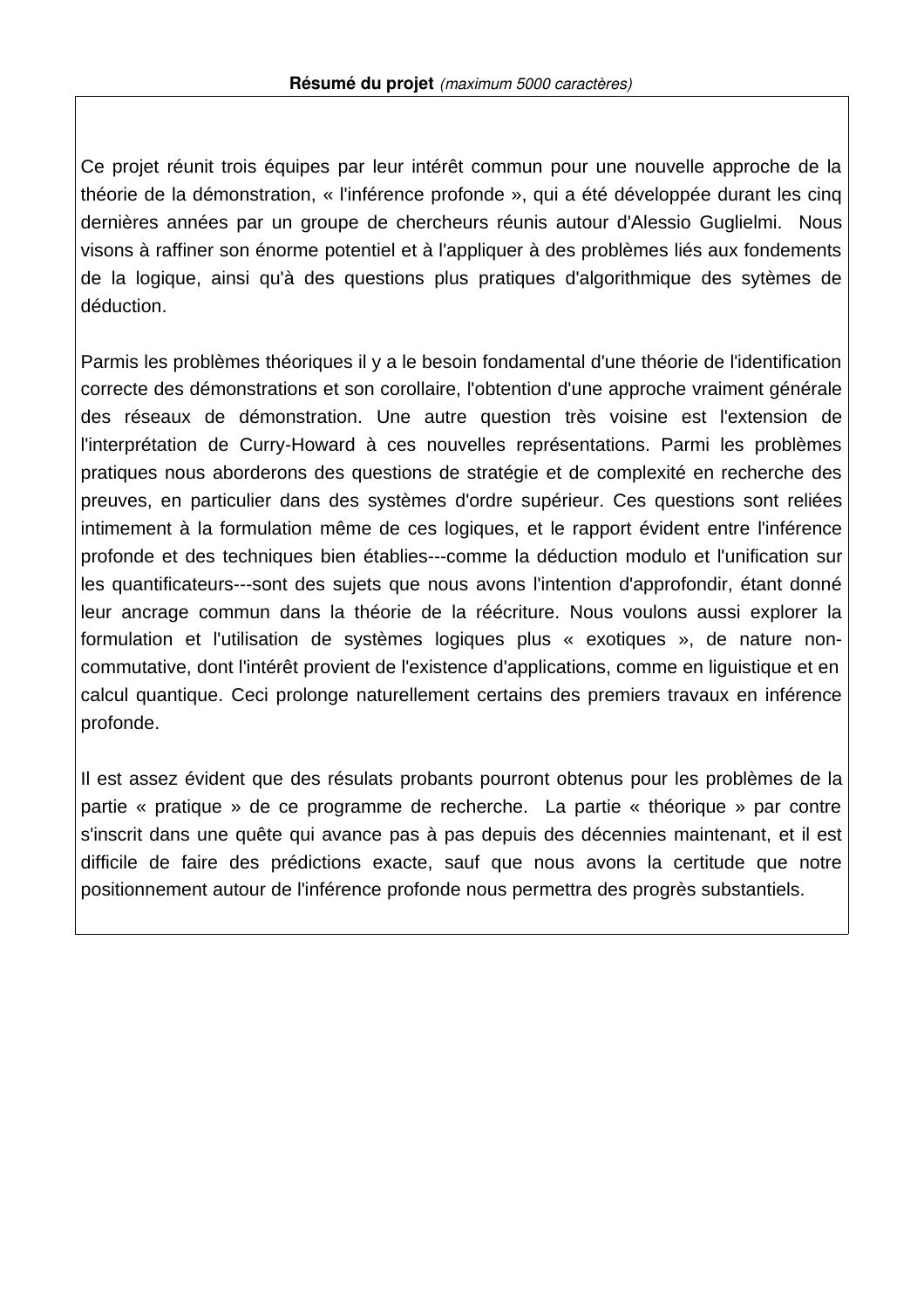This project is a grouping of three teams through their common interest for a new approach to proof theory, called « deep inference », that has been developed during the last five years by a group of researchers centered around Alessio Guglielmi. We aim at refining its enormous potential and at applying it to problems related to the foundations of logic and to more practical questions in the algorithmics of deductive systems.

Among the list of theoretical problems there is the fundamental need for a theory of correct identification of proofs, and its corollary, the development of a really general and flexible approach to proof nets. A closely related problem is the extension of the Curry-Howard isomorphism to these new representations. Among the list of more practical problems we will tackle questions of strategy and complexity in proof search, in particular for higher-order systems. These questions are intimately related to how proofs themselves are formulated in these systems, and the obvious relationship betwen deep inference and well established techniques---like deduction modulo and unification for quantifiers---are subjects that we intend to deepen, given their common grouding in rewriting theory. We also intend to explore the formuation and use of more « exotic » logical systems, for example noncommutative ones, that have interesting applications, as in linguistics and quantum computing. This is a natural continuation of some of the first results that were obtained in deep inference.

It is rather obvious that clear positive, measurable results will be obtained for some of the more « practical » parts of this research program. But the « theoretical » aspect belongs to a quest that has been seen steady progress for decades, and it is hard to make hard predictions, except that our choice of deep inference is the right way to go and that we are expecting serious progress.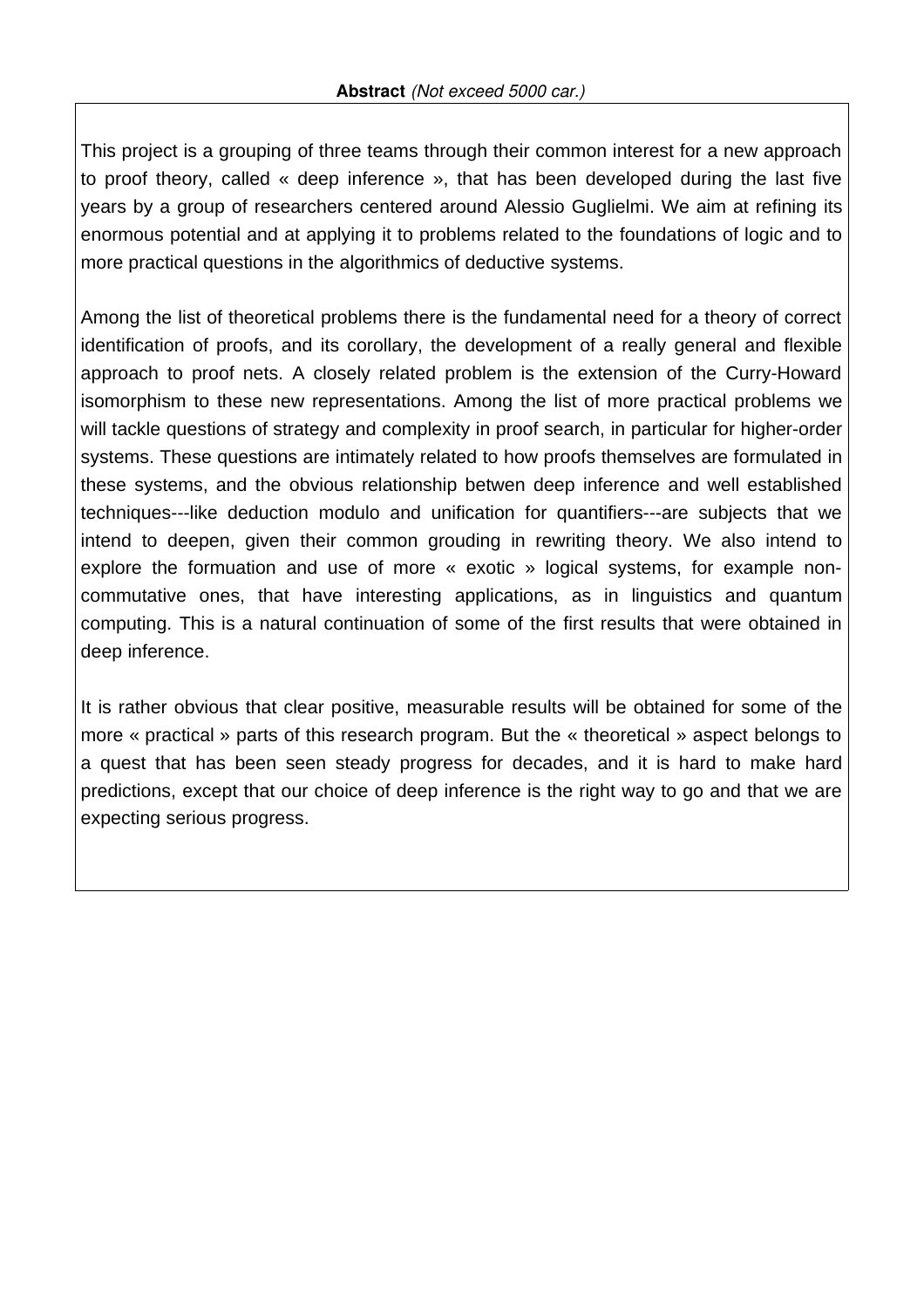# **Coordinateur du projet 2 (Partenaire 1)**

| Civilité | <b>Nom</b>   | Prénom | Laboratoire (nom complet)          | Type (établissement<br>public, fondation,<br>association,<br>entreprise) |
|----------|--------------|--------|------------------------------------|--------------------------------------------------------------------------|
| M.       | Strassburger | Lutz   | Laboratoire d'Informatique d'Ecole | INRIA (public)                                                           |
|          |              |        | Polytechnique (LIX)                |                                                                          |

#### **Nom des responsables scientifiques des autres partenaires**

|              | Civilité | Nom      | Prénom   | Laboratoire (nom complet)                                         | Type (établissement<br>public, fondation,<br>association,<br>entreprise) |
|--------------|----------|----------|----------|-------------------------------------------------------------------|--------------------------------------------------------------------------|
| Partenaire 2 | M.       | Lamarche | François | Laboratoire Lorrain d'Informatique et<br>ses Applications (LORIA) | INRIA (public)                                                           |
| Partenaire 3 | M.       | Parigot  | Michel   | Preuves, Programmes, Systemes (PPS)                               | CNRS (public)                                                            |
| Partenaire 4 |          |          |          |                                                                   |                                                                          |

## **Nombre de personnes impliquées dans ce projet (en équivalent temps plein : ETP) 3 :**

Chercheurs et enseignants-chercheurs permanents\_\_5.175\_\_\_\_\_

Post-doctorant(s) déjà recruté(s)\_\_\_\_\_\_ Doctorant(s) \_3.9\_\_\_ Ingénieurs et techniciens \_\_\_\_\_\_ Personnes à recruter \_\_\_\_\_\_\_\_\_

**Durée du projet :**  $x = 36$  mois  $\overline{\Box}$  48 mois

<sup>2</sup> Rappel : le coordinateur du projet doit consacrer au moins 30% de son temps de recherche au projet

<sup>3</sup> Quelque soit la catégorie de personnel, il s'agit ici, pour chaque personne impliquée dans le projet, de multiplier son temps de recherche par le pourcentage de temps qu'il consacrera à ce projet.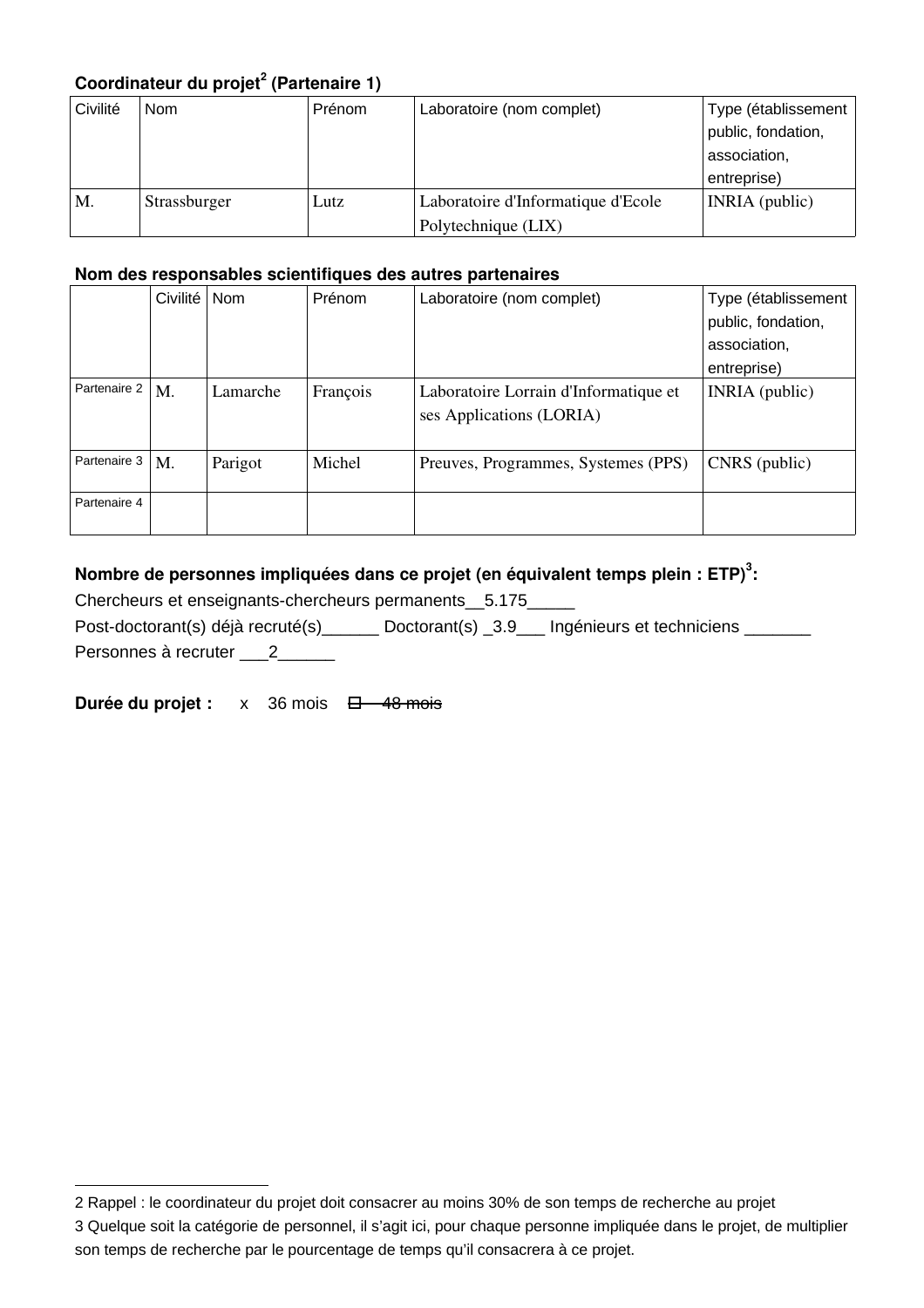# **Programme blanc 2006 B - Description du projet**

#### **Acronyme ou titre court du projet : INFER**

**B-1 – Objectifs et contexte :** *(2 pages maximum en Arial 11, simple interligne) On précisera les objectifs et les enjeux en les situant dans le contexte international*

The purely theoretical phase of this project addresses foundational issues in logic, issues that matter very much in computer science. These theoretical issues have a direct connection to much more practical matters, like the algorithmics of proof search and its complexity, and we will describe some of these. Everything in the end is connected with the very difficult, real-world problem of producing reliable software.

In what follows, when we write « mathematical logic », we will basically mean « proof theory », even if some other areas like model theory and set theory are sometimes concerned.

Mathematical logic has been around for more than a hundred years, but in some ways it is still not really mature, in the sense that it still lacks coherent theoretical foundations: a general language to express formal systems and the problems that are naturally associated to them, and a general methodology to suggest solutions and express them. This is sharp contrast with, say, algebraic topology, which was born at about the same time as logic, but for which the foundational issues, and the solutions that have been proposed to them, have had tremendous conceptual influence on 20th century mathematics. The rapid expansion of logic in computer science makes this need for conceptual foundations even more pressing. Deep results are being proved, but they are becoming more and more technical. The outcome is that researchers become more and more specialized, and some duplication of effort happens in related fields, due to the fact that people don't understand what their neighbors are doing anymore. And the virtuosity which is sometimes needed for proving of some of these results seems sometimes unnecessary, seemingly having to do more with artifacts of the chosen formalism than with inherent difficulty. Researchers have been aware of this for a long time, and the two most important advances in that direction for logic in the last half decade have been category theory and linear logic.

Lambek and Lawvere remarked more than forty years ago that important constructs in logic can be formulated in terms of category-theoretical concepts like adjunction. This has made many aspects of logic more algebraic, but the basic category theorist's conceptual kit is not always perfectly suited to the syntactic issues associated to proof theory; sometimes there is a slight mismatch, and the abstractions provided by category theory are always some distance away from the actual stuff that proof theorists work with.

The discovery of linear logic by Girard has shown that even if adding the constraint of linearity weakens the logic itself, this constraint brings a new geometric viewpoint to concepts like formula and cut-elimination (and thus the possibility of using geometric intuition). The more traditional logics can then be recovered by new connectives. One great triumph of linear logic is the introduction of proof nets, which, when they can be used, give very synthetic presentations of proofs for the right logics. Interestingly, proof net models usually have very nice properties from the category-theoretical viewpoint.

The present research project is interested in furthering what we believe is the next important advance, one which has been around for about only five years. In general it should and will be called « deep inference », but the current, most visible formulation of its underlying principles is called the « calculus of structures ». The main development of these ideas has been accomplished by the Proof Theory Group in Dresden (Germany) led by Alessio Guglielmi. The coordinateur of this project was in the fortunate situation to participate in that development while writing his doctoral thesis.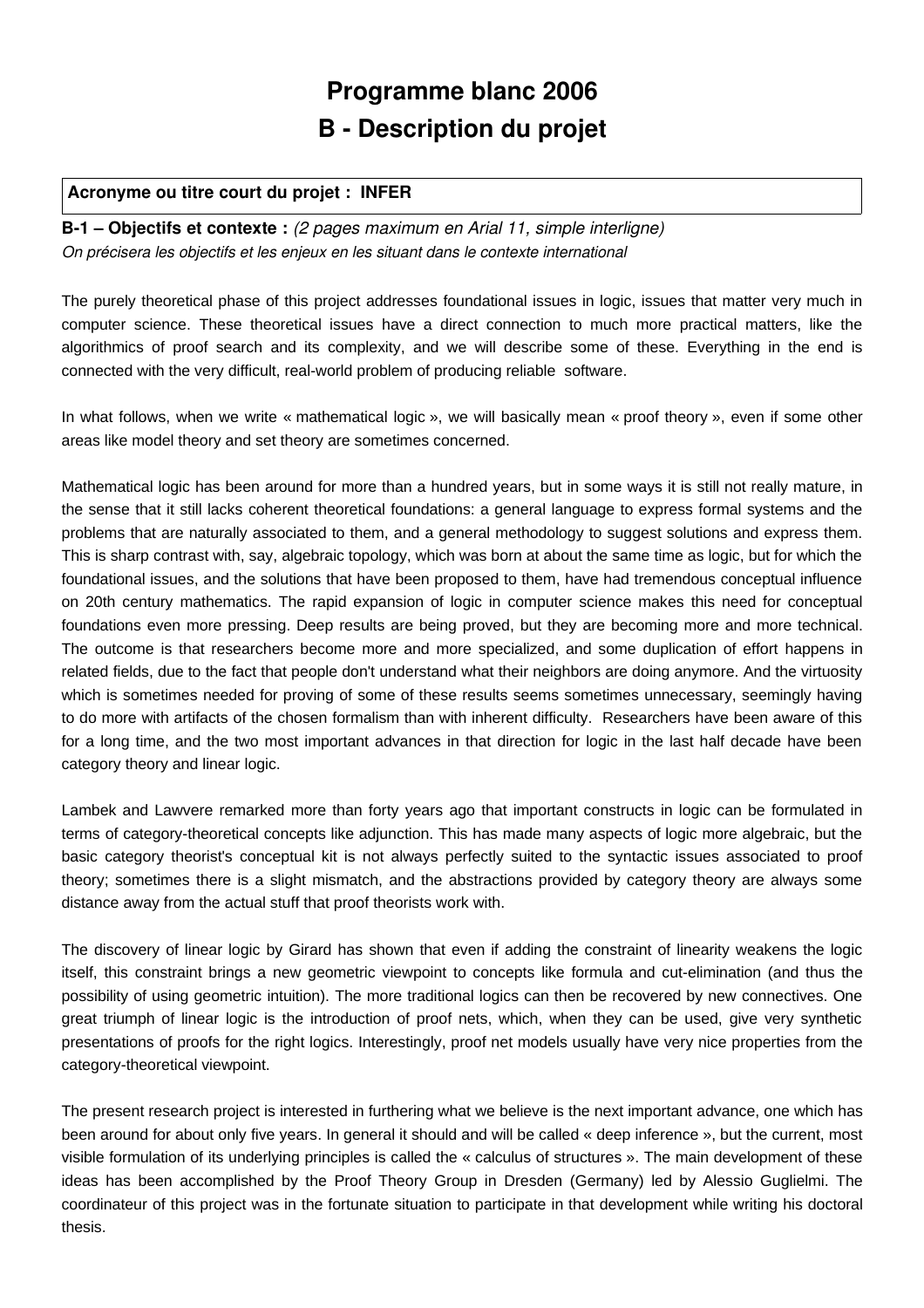One aspect of proof theory which has been remarkably stable during the 20th century is how deductive systems are formulated. There has not been any significant departure from Gentzen's seminal work, which introduced the sequent calculus and natural deduction in the mid-thirties (and Tableaux-systems are a variant of sequent calculus; and earlier Frege-Hilbert-style systems are still used sporadically today). For example the deductive system that are associated with linear logic are formulated in these traditional terms, the more frequent one being the sequent calculus.

Deep inference's innovation lies at this very level: how a formal system is presented. It furthers the importance of linearity by incorporating it at the level of *deduction steps* themselves. Furthermore, in the calculus of structures, inference rules do not work on the root connective of the formula (as we know it from tableaux, sequent calculus, or natural deduction) but are conducted as rewriting steps (as in ordinary term rewriting), potentially at any depth inside the formula. This why the name « deep inference » was given to the whole enterprise. From the viewpoint of structural proof theory, deep inference seems like a step back in history, because modern proof theory has been made possible only through Gentzen's idea of rigorously exploring the concept of the main connective. The dropping of this concept caused a breakdown of all proof theoretical techniques developed since then. Indeed, most of the early research on deep inference went into the development of new techniques for proving things like cut elimination.

However, the use of deep inference results in a much finer analysis of proofs than what traditional systems permit; in particular it allows the proof of more precise versions of the classical theorems of proof theory, like interpolation and Herbrand's theorem; it also gives a more synthetic view of a formal proof. Now that these « preliminary » results are established, one important goal of the present project is to move on to the next step, namely tackling problems that are directly relevant to computer science. Furthermore, the above preliminary work has led to the discovery of logics that cannot be formalized otherwise than by deep inference (as shown by Tiu), and these logics are relevant to computer science, as we will see.

We would like to emphasize that within only 5 years (since 2000) deep inference has developed from « not existing » to a very active and continuously growing field of research. There have been at least 25 publications in the area of deep inference that went through international peer reviewing, 7 in journals and 18 in conferences and there are several more that currently undergo the reviewing process. Apart from the three French laboratories mentioned in this proposal, there are now groups in Bath (UK), Bern (Switzerland), Ottawa (Canada), Stanford (USA), Canberra (Australia), and, of course, Dresden (Germany) working on deep inference. There is a webpage dedicated to deep inference at http://alessio.guglielmi.name/res/cos/index.html (maintained by Alessio Guglielmi).

Our project proposal is a grouping of three laboratories whose expertise in the field of proof theory in computation is acknowledged on a world-wide scale. We intend to benefit from the pooling of the wide-ranging competences they represent to attack and solve a certain number of important open problems in the proof theory of deep inference. As we have said we also intend to apply deep inference method in areas of computer science where proof theory already plays a crucial role. For this we will have a close collaboration with the international groups listed in the previous paragraph. We have selected 7 key representative active lines of research, the first 4 of them are about the further theoretical development of deep inference, and the last three are about applications of deep inference in computation.

- 1. Reduction of bureaucracy and identity of proofs
- 2. Size of proofs
- 3. Proof nets
- 4. Computational interpretation of logical systems
- 5. Deduction modulo
- 6. Proof search in first-order and higher-order logic
- 7. Non-commutative logics

They will be discussed in more detail in Section B-2.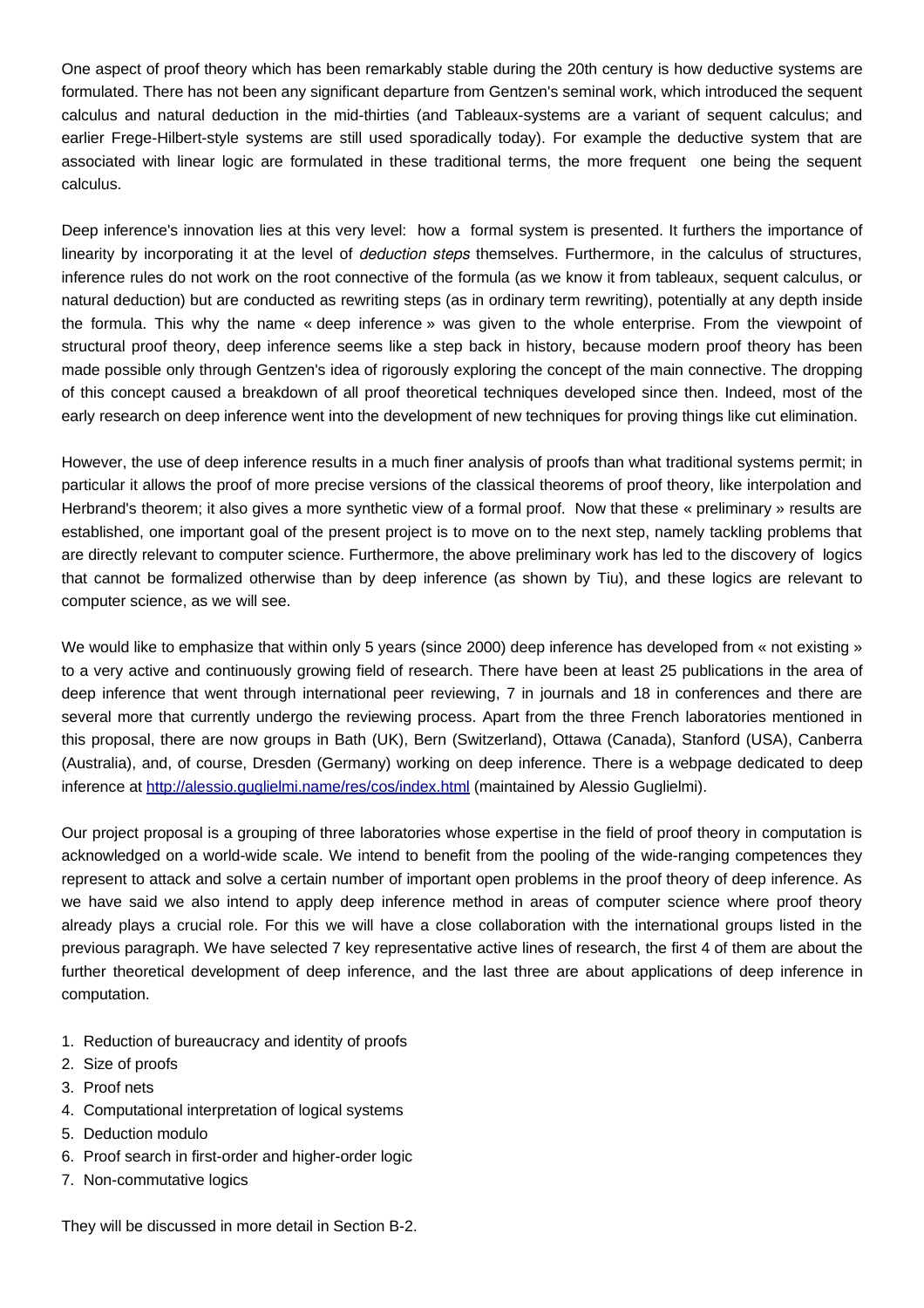B-2 – Description du projet et résultats attendus : (8 pages maximum en Arial 11, simple interligne) L'originalité et le caractère ambitieux du projet devront être explicités. L'interdisciplinarité et l'ouverture à diverses collaborations seront à justifier en accord avec l'orientation du projet. La capacité de ou des équipes « porteuse (s) » devra être attestée par la qualification et les productions scientifiques antérieures de leurs membres. Leurs rôles dans les différentes phases du projet devront être précisés et la valeur ajoutée des collaborations entre les différentes équipes sera argumentée. On décrira le déroulement prévisionnel et les diverses phases intermédiaires ainsi que les méthodologies employées. Les moyens demandés devront être en accord avec les objectifs *scientifiques du projet.*

We give in the following a detailed presentation of the seven lines of research we have selected.

#### **1. Reduction of bureaucracy and identity of proofs**

As we have said in the introduction, proof theory is still in a primitive stage compared to many other mathematical theories. This can be summarized in a nutshell by saying that it is still at the stage of *presentations---*as in presentation of a group by generators and relations---since we are able to manipulate and transform proofs in various ways and prove deep theorems about them. But we have been waiting too long for logic to reach the next stage in the natural development of a mathematical theory, that of *definitions,* where for example we have a clear idea of when to identify two proof objects because we have a precise definition of what they are. J-Y Girard has coined the colorful term of *bureaucracy* to express the source of the problem: the present state of syntax is too bureaucratic, it forces us to make unneccessary distinctions, that are only artifacts of that syntax, and keep us away from the essence that we are trying to reach. Proof nets have been the one major advance in the the fight agains bureaucracy.

Finding the right definitions is, of course, of utter importance for logic and proof theory for its own sake. We can only speak of a real « theory of proofs », if we are able to identify its objects. Apart from that, the problem is of relevance not only for philosophy and mathematics, but also for computer science, because many logical systems permit a close correspondence between proofs and programs. In the view of this so-called Curry-Howard correspondence (see also point 4 below), the question of the identity of proofs becomes the question of the identity of programs, i.e., when are two programs just different presentations of the same algorithm. In other words, the fundamental proof theoretical question on the nature of proofs is closely related to the fundamental question on the nature of algorithms. In both cases the problem is finding the right formulation that is able to avoid unnecessary syntactic bureaucracy. And naturally, as have we have said, present-day theoretical computer science is suffering from strong centrifugal tendencies that have to be countered, if we want it to stay a coherent body of work.

From this viewpoint the concept of deep inference seems to be a step back in history. Due to the new freedom of applying inference rules, the number of possible trivial rule permutations explodes, compared to formalisms based on the main connective. However, the possibility of deep inference opens up the possibility of designing new formalisms that are *a priori* free from bureaucracy. There is already preliminary research on this subject by Brünnler, Lengrand, Guglielmi, and Strassburger, which identifies various kinds of bureaucracy and suggests ways how these can be avoided.

An interesting aspect of this work on classifying bureaucracies is that much of it has a natural categorytheoretical translation, in terms of functoriality and naturality. This is because the relationship between categories and deep inference is very natural but different and more subtle than the standard categorical interpretation of proofs, where, given a map (morphism)

 $A \rightarrow B$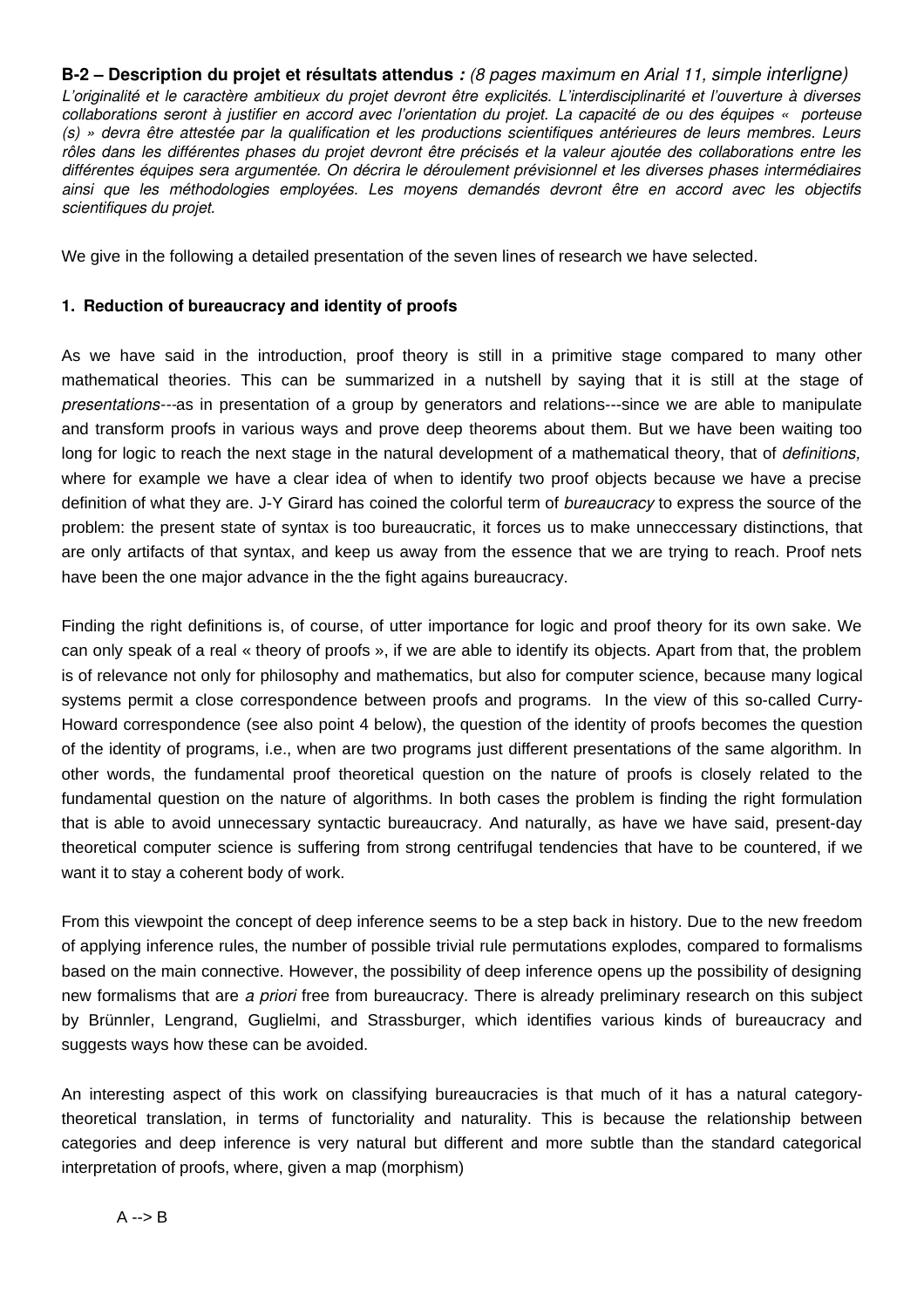in a category of proofs, it makes no difference in saying that it is a a proof that A implies B or that it is a deduction of B from A. For deep inference, a map

#### $A \rightarrow B$

is a *only a deduction* of A from B, which is different in general from a proof of

 $A \Rightarrow B$ .

This is because the standard adjunction that defines implication does not hold in general in these categories. In particular composition of deductions *cannot* be interpreted as cut-elimination (as is usual), and it is a much more primitive, simple-minded operation. This is one important illustration of the idea that deep inference provides a finer analysis of proofs: its main constituents are inherently weaker, forcing us to formulate more precisely the strength that is needed to construct a logic.

This correspondence has led Yves Guiraud (to appear in APAL) to incorporate ideas from higher-dimensional rewriting, following the work by Burroni on polygraphs (TCS 1993) and Baez and Dolan on n-categories (e.g., Advances in Mathematics 1998). In this setting, formulas are two-dimensional objects and proofs are threedimensional maps. Consequently, transformations between proofs are objects in four dimensions. The various kinds of bureaucracy are resolved by isotopy relations. This approach not only promises a uniform approach to all kinds of bureaucracy investigated so far, it also suggests new tools for solving the problem of the identity of proofs. Their three-dimensional representation now allows one to apply topological methods that were unavailable before.

One relatively easy aspect of this research should be the obtention of a proper, general, realistic categorical axiomatization of deep inference, But the real exciting work begins when we start looking for representations of these abstract categories, i.e., "deductive proof nets" (see below). We now have evidence that it may be necessary to go from 1-dimensional complexes---graphs---which have been the norm so far for proof nets, to higher-dimensional ones.

#### **2. Proof nets**

Proof nets are abstract (graphical) presentations of proofs such that all "trivial rule permutations" are quotiented away. Ideally the notion of proof net should be independent from any syntactic formalism. But due to the almost absolute monopoly of the sequent calculus, most notions of proof nets proposed in the past were formulated in terms of their relation to the sequent calculus. Consequently we could observe features like « boxes » and explicit « contraction links ». The latter appeared not only in Girard's proof nets for linear logic but also in Robinson's proof nets for classical logic. In this kind of proof nets every link in the net corresponds to a rule application in the sequent calculus.

The concept of deep inference allows to design entirely new kinds of proof nets. Recent work by Lamarche and Strassburger (CSL 04) could extend the theory of proof nets for multiplicative linear logic to multiplicative linear logic with units. This seemingly small step---just adding the units---had for long been an open problem, and the solution was found only by consequently exploiting the new insights coming from deep inference. A proof net no longer just mimicks the seqent calculus proof tree, but rather an additional graph structure that is put on top of the formula tree (or sequent forest) of the conclusion. This naturally leads to the following open problem: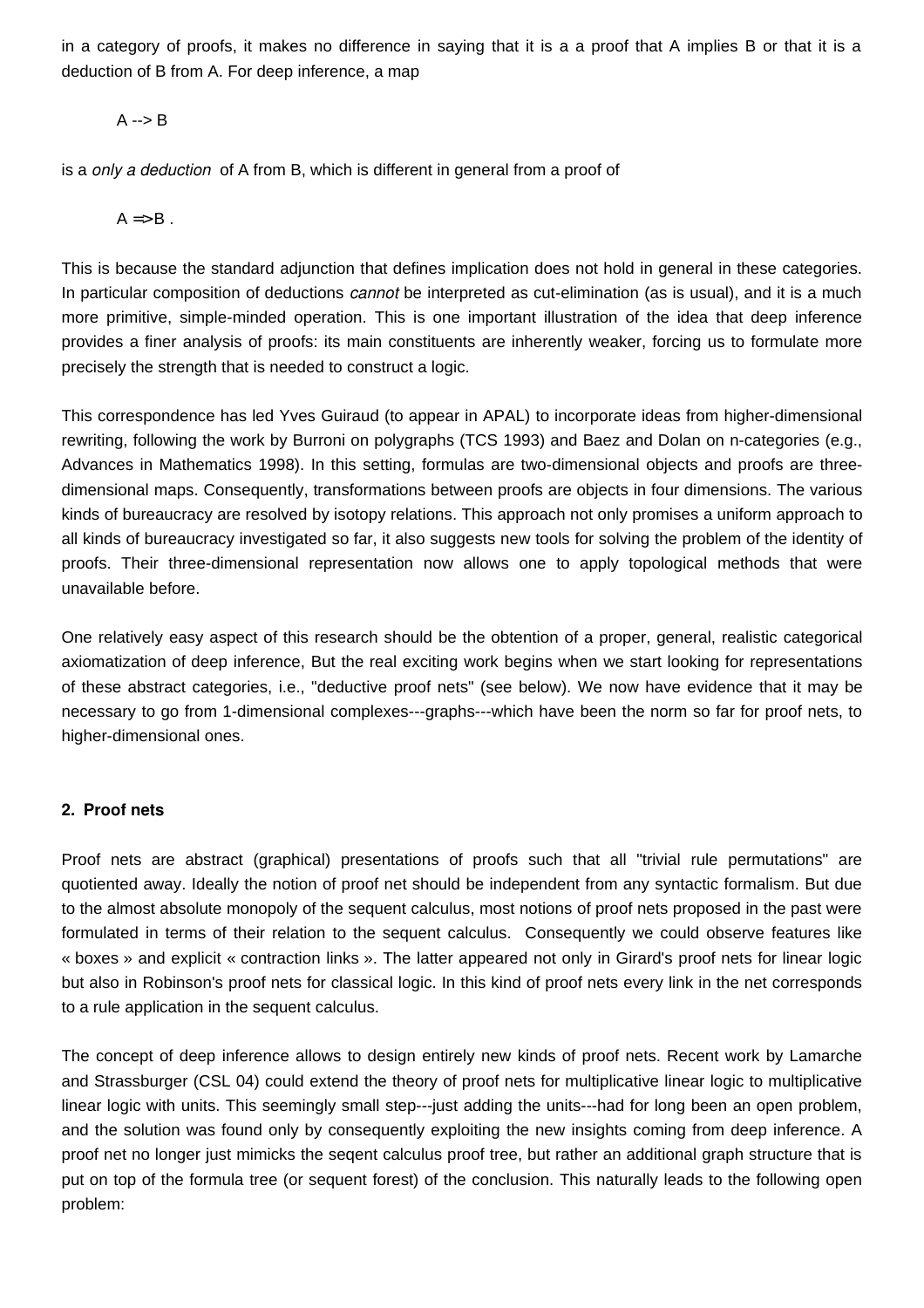- Extending the Lamarche/Strassburger proof nets for MLL with units to larger fragments of linear logic, i.e., including the additives (in particular, the additive constants), the exponentials, and the quantifiers, without using boxes.

Also for classical logic, for which it was long believed that one cannot have symmetric proof nets with a confluent cut elimination, it was deep inference that provided the insights that led to the design of such proof nets (Lamarche and Strassburger, TLCA 05). There are now two important open problems:

- - Finding (for classical logic) a notion of proof nets that is deductive, i.e., can effectively be used for doing proof seach. An important property of deductive proof nets must be that the correctness can be checked in linear time. For the classical logic proof nets by Lamarche and Strassburger this takes exponential time (in the size of the net). There is in fact a very close relationship to point 1 above: We actually hope that eventually the right bureaucracy-free formalism and the deductive proof nets will turn out to be only two different appearances of the same mathematical objects.
- Finding a category theoretical axiomatization for the proof identifications made by the proof nets. It is well understood that the notion of cartesian closed category provides the right axioms for proof identification in intuitionistic logic and that \*-autonomous categories axiomatize the proof identifications for linear logic. But for classical logic, there is no commonly agreed notion of such a category. In fact, the work by Lamarche and Strassburger (LICS 05) suggests that there is a wide range of possibilities, and not just one canonical way.

#### **3. Size of proofs**

Deep inference rules have a much finer granularity than inference rules based on the main connective. One inference rule in the sequent calculus or in a tableau system usually corresponds to a sequence of inference rules in the calculus of structures. On one side, this means that proofs in the calculus of structures are longer (but only by a constant factor) than in other systems, but on the other side this means that the calculus of structures can p-simulate many other calculi that can (in general) not p-simulate each other. This includes the sequent calculus, resolution, the tableau method, Frege-Hilbert-systems, and even the truth-table method.

As a matter of fact, given this great expressivity of deep inference, we should be able to think of traditional formalisms like the sequent calculus as *subsystems* of a general theory of deep inference, and a good theory of proof identification should turn the above *simulations* into *homomorphisms*.

This uniformity allows to exhibit short (i.e., polynomial size) proofs for all tautologies that have short proofs in one of the proof systems mentioned above. The important point here is that this can be done cut-free, i.e., analytic, which is not the case for Frege-Hilbert-systems, which are usually used when the size of proofs is investigated. We can, for example, in the calculus of structures give short cut-free (i.e., analytic) proofs for classes of tautologies which do not have short cut-free proofs in the sequent calculus (but only short proofs with cut). This suggests that deep inference should become a standard tool for analysing the complexity of proofs. But so far there has been only preliminary research in this promising direction.

#### **4. Computational interpretation of logical systems**

Intuitionistic logic is the theoretical cornerstone of functional programming; this comes through the Curry-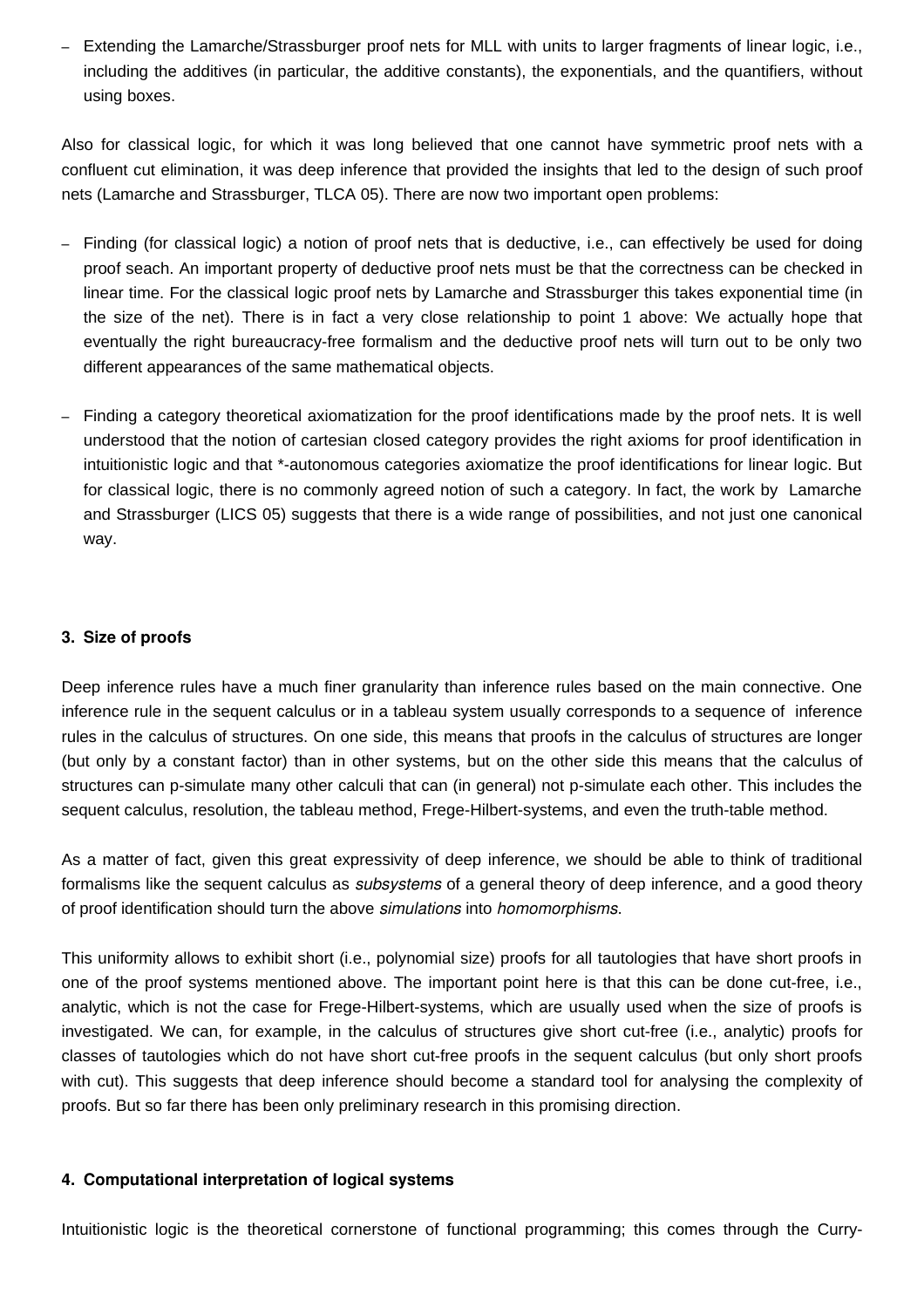Howard isomorphism, that establishes a correspondence between proofs in intuitionistic logic and typed functional programs (written as lambda terms). This is because the constructivist viewpoint (the ideology behind intuitionistic logic) says that, for example, a proof of A=>B is an algorithm that transforms proofs of A into proofs of B. If we think of A, B as data types, we have a functional program. This has been an important field of research for the last 25 years.

The Curry-Howard correspondence was extended to classical logic at the beginnning of the 90s, notably via the lambda-mu calculus introduced by M. Parigot, which is closely related to actual control operators in programming languages. Since then several computational interpretations of classical logic have been proved « essentially equivalent », by the means notably of linear logic and polarizations. We still have to understand the untyped versions of these classical systems (for instance the pure lambda-mu calculus) and in particular their denotational models. It can be hoped that deep inference can provide new insights in this new, pretty much uncharted, direction of research.

But the technological transfer also goes in the other direction: So far, the computational meaning of the nomalization (i.e., cut elimination) procedure of deep inference systems is not at all investigated. By now most of the commonly used logics have a presentation as deep inference system. This includes classical logic, intuitionistic logic, linear logic, as well as various modal logics. They all come with their own cut elimination method, which is in most cases based on the technique of « splitting » (due to Guglielmi, 2002). It is an important objective of this project to provide a computational interpretation, in the sense of the Curry-Howard correspondence to these systems and their cut elimination. The goal is to provide a uniform method to do this for all systems that use Guglielmi's splitting for cut elimination.

It could very well be that deep inference has introduced a completely unexpected turn to the Curry-Howard view of things, perhaps the end of its hegemony. Recently Tiu proposed a completely local deep inference system for intuitionistic logic. That means that every inference rule only needs a bounded amount of computational resources (i.e., time and space). In particular the contraction rule is applied only to atoms. (Before it was believed that this could be done only for logics with involutive negation, i.e, classical and linear logic.) It is however completely unknown what the Curry-Howard isomorphism means in this new setting.

Another example that things are seriously being shaken up by these new developments is given by the proof nets for classical logic of Lamarche and Strassburger (see point 2 above). The important question of their computational interpretation is still open. This is because, although these nets normalize perfectly, their behavior shows some surprising properties with respect to rules like contraction. One reason is that their perfect symmetry makes them much less sequential than the polarized interpretations mentioned above.

Perhaps we will end up concludiing that some logical systems are not amenable to the Curry-Howard ideology, and that something new has to be invented. Or perhaps these new examples simply open a window on the difficult problem of the relationship between functional programming and parallelism, since traditional systems are very much sequential when viewed through the Curry-Howard lens.

#### **5. Deduction modulo**

Deduction modulo (Dowek/Hardin/Kirchner) is a framework that integrates computation and deduction in a single notion of proof. Instead of having only inference rules as smallest steps within a proof, one allows also computation steps. It is particularily well-suited to study proofs and proof search methods in various theories, such as equational theories, simple type theory, set theory, stratified set theories, etc. Similar to what happens with deep inference, such a radical change in the notion of formal proof causes a breakdown of many well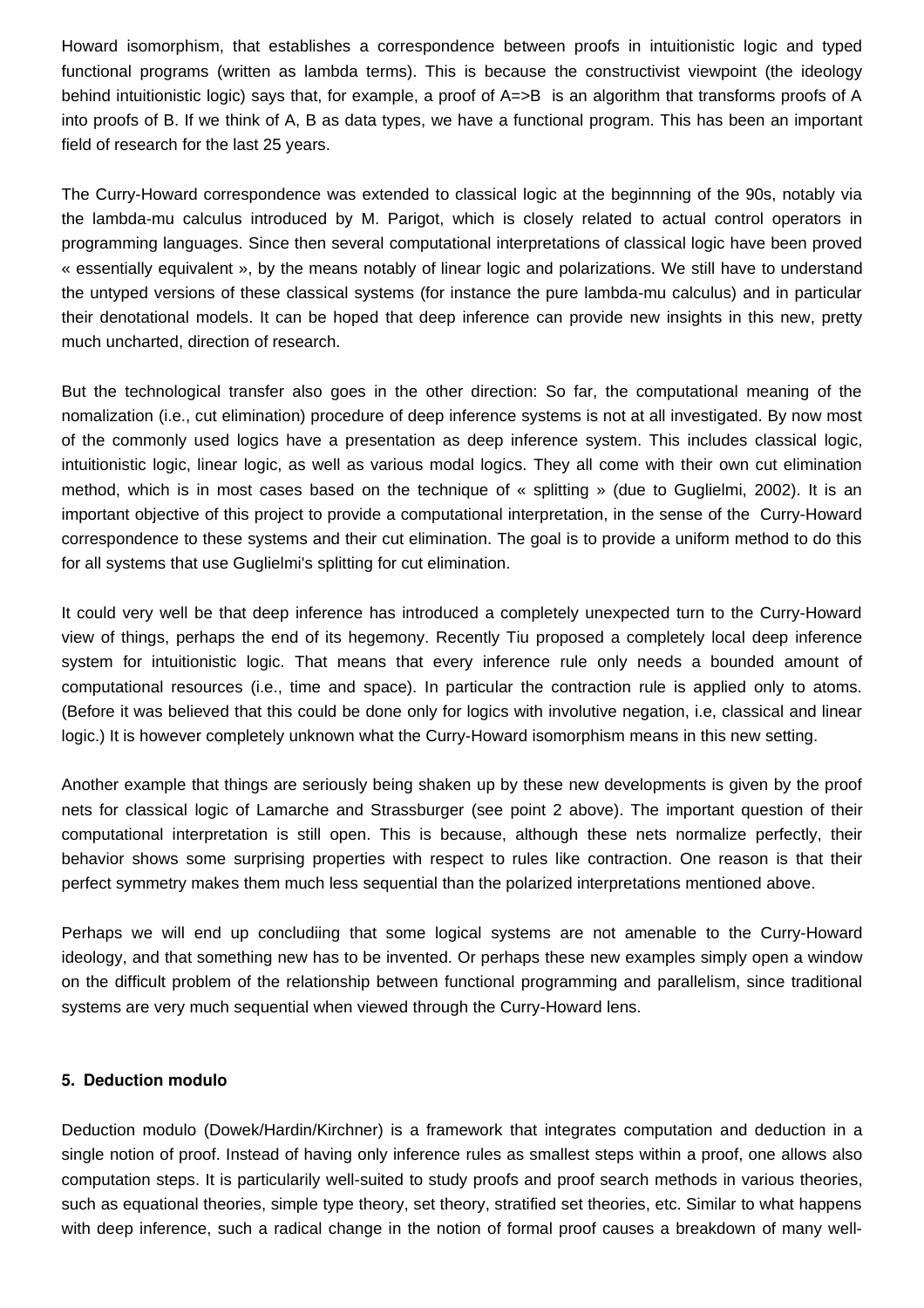established proof theoretical techniques and properties, including cut elimination.

Deduction modulo and deep inference, are concerned with very similar problems. First, both of them are deeply related with rewriting. Furthermore, in deduction modulo, the computation steps can be incorporated in the deduction inference rules, so that proofs are identified if they follow the same deductive process, independently from the computation occurring in them. This is very close to the ideas of point 1. Moreover, this leads to shorter proofs (point 3): on the one hand because computations steps can be considered as negligible compared to deduction, on the other hand because computation (blind execution) can be more direct than deduction (non-deterministic search). A good example for this is the proof of 2+2=4 : quite elaborate in the sequent calculus with, as hypothesis, some presentation of arithmetic; but trivial if one allows computation.

Deduction modulo seems to be limited by the formalism upon which it is built, i.e. the sequent calculus. Recent work by Kirchner and Burel shows that the cut elimination property can be recovered by adding computation rules following the idea of Knuth-Bendix-completion on term rewriting systems. It seems that for doing so the sequent calculus poses artificial syntactic restrictions. For example, one can consider only computation rules that rewrite atomic propositions. There is therefore no simple way to add rewrite rules corresponding to a sequent involving quantifiers. It is very clear that deep inference naturaly overcomes this difficulty due to the greater flexibility in the design of rules. However, to actually make use of this flexibility, it is first necessary to redefine the concept of deduction modulo within deep inference.

Deep inference might also help to give an exact characterization of systems in deduction modulo for which the cut elimination holds. So far, there are only sufficient or necessary conditions. It is not even clear how it depends on the used formalism (i.e., the sequent calculus). For this, a direction of research could be based on the observation that, if only terms are rewritten, the cut elimination property is equivalent to the confluence of the rewrite system (shown by Dowek). Since this does in general not hold when one rewrites propositions, one could interpret cut elimination as some sort of « confluence property » of the deep inference deductive modulo systems, property which has to be closely determined.

#### **6. Proof search in first-order and higher-order logic**

The proof-theoretical foundations for proof search in higher-order logic are provided by Gentzen's sequent calculus. For implementation, a unification procedure has been put on top of that. Usually, a unification problem is a conjunction of equations between simply-typed lambda-terms where the free variables in the equations can be universally or existentially quantified (in the first-order case they are only existentially quantified). How to deal with mixed quantification has been worked out by Miller (JSC 92).

The problem in implementing proof search is deciding at what point the unification should happen. The sequent calculus tells us to instantiate a variable in the moment the rule for the existial quantifier is applied. However, at that moment, the machine has no way to know with what the variable should be instantiated. Only later when the proof search reaches an identity axiom, this knowledge is revealed (of course, the human reasoner always has the possibility of making a clever guess).

In practical implementations this problem is usually solved by laziness. One keeps a « hole » in the proof and postpones the unification to the very end of the proof. While this clearly works well for practical purposes, it is a disaster for the theory of proofs, because there is no well defined notion of « proof object ». There are only meta-language descriptions.

It is again the concept of deep inference that can solve that problem in a very elegant way by simply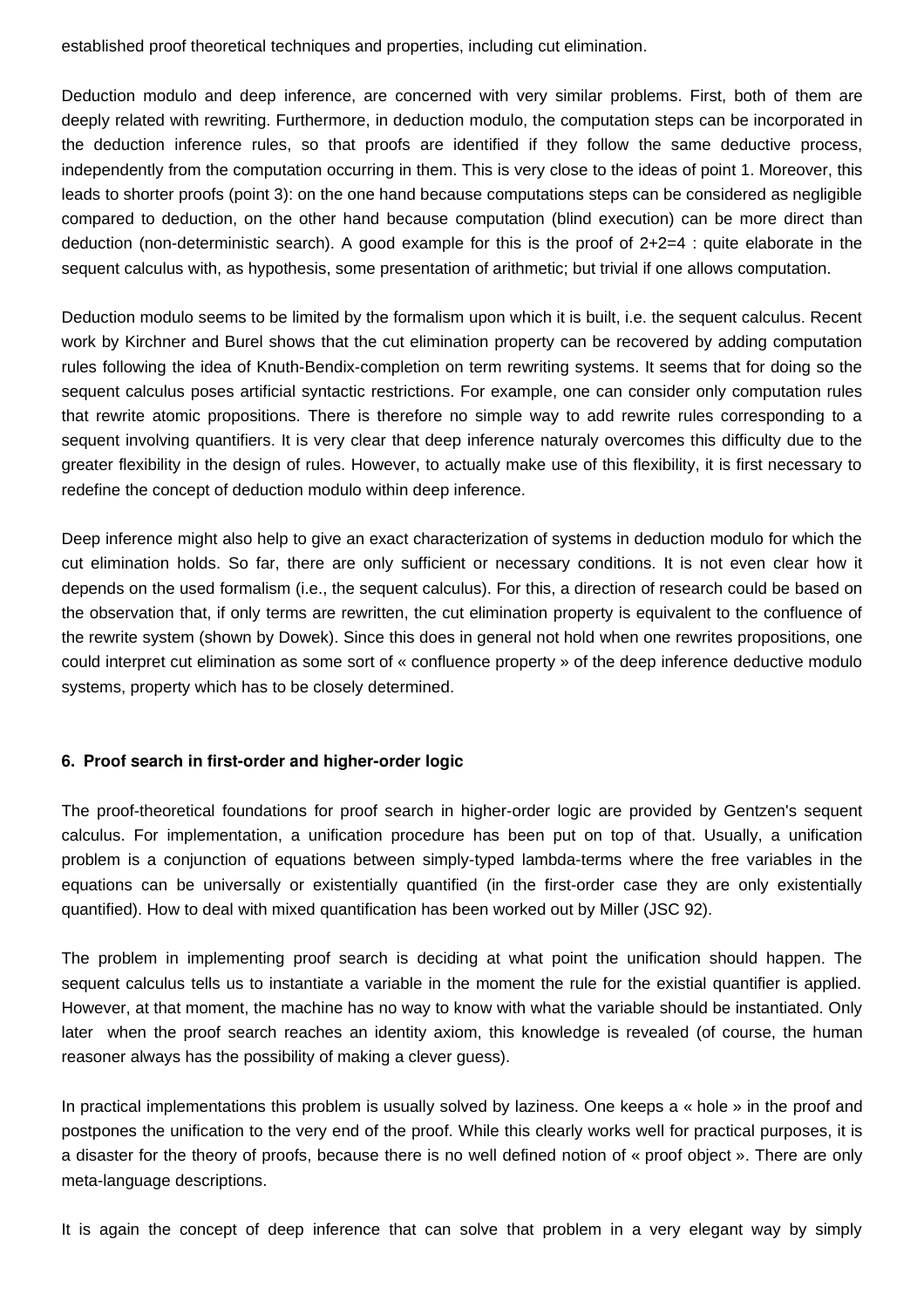postponing the application of the rule that removes the existential quantifier. This is easily possible by working inside the formula. (Recall that the sequent calculus has to remove the quantifier in order to get access to the formula inside in the first place.) This can give a proper proof theoretical treatment to the implementations.

In order to make proper use of the freedom of deep inference, it is however necessary to extend deep inference systems to logics with higher-order quantification. The work by Bruennler on first-order logic (Studia Logica 2006) shows that this can be done in a very clean way.

#### **7. Non-commutative logics**

Deep inference has already shown its ability to produce deductive systems for logics that cannot be formalized otherwise. The paradigmatic example is system BV, which is closely related---and probably equivalent to--- Retore's pomset logic, and for which there is a proof that it cannot be formulated in the sequent calculus (this is due to A. Tiu, to appear in LMCS). Non-commutative logics are used in linguistics, and also in the theory of concurrency via its formulation through logic programming. Such applications need flexibility, in the sense that one has to be able to easily construct taylor-made logics, for a given application. One goal of this research project is to test deep inference's ability to provide flexible, non-standard logics that are suited for their target applications.

One specific example of this is the development of braided logics, where the word braided has the same meaning as in conformal field theory. It now seems that the pioneering work of Fleury (PhD-thesis) and Bellin/Fleury (Archive of Math. Logic 1988) could not be finalized because it was (out of necessity) bound to the sequent calculus.

But deep inference also has something to say on how such nonstandard logics are interpreted.

Blute, Ivanov, and Panangaden (Int. J. of Theoretical Phsysics 2002) proposed the notion of a quantum causal graph for describing the evolution of open quantum systems. Within these graphs the notion of locative (spacelike) slice is defined in order to capture nonlocal correlations. They propose a way to use linear logic to describe the evolution of the locative slices, but to do so, it is in certain cases necessary to update the axioms of the system during the computation. It is a surprising observation by Strassburger, that the logic BV can fulfill this task without the need of updating the axioms during the computation.

This is very surprising. Strassburger's encoding of the causal graph mimicks Guglielmi's original intuition for introducing the logic in the first place: the non-commutative connective is used to to describe the temporal relation between two events, and the two commutative connectives are used to describe entanglement (par) and non-entanglement (tensor) of two particles. But the appeal to quantum-theoretical intuition was not posited at first: it appeared as a way to solve the problem given by Blute et al.

This clearly indicates that the last word on the application of deep inference methods in this area has not been said yet. An important next step would be to find out whether deep inference methods can be used to go beyond mere locativity, i.e., make qualitative statements about entanglement, whithout having to do the calculations in Hilbert spaces.

Naturally we also intend to tackle the problem of the equivalence between BV and pomset-logic.